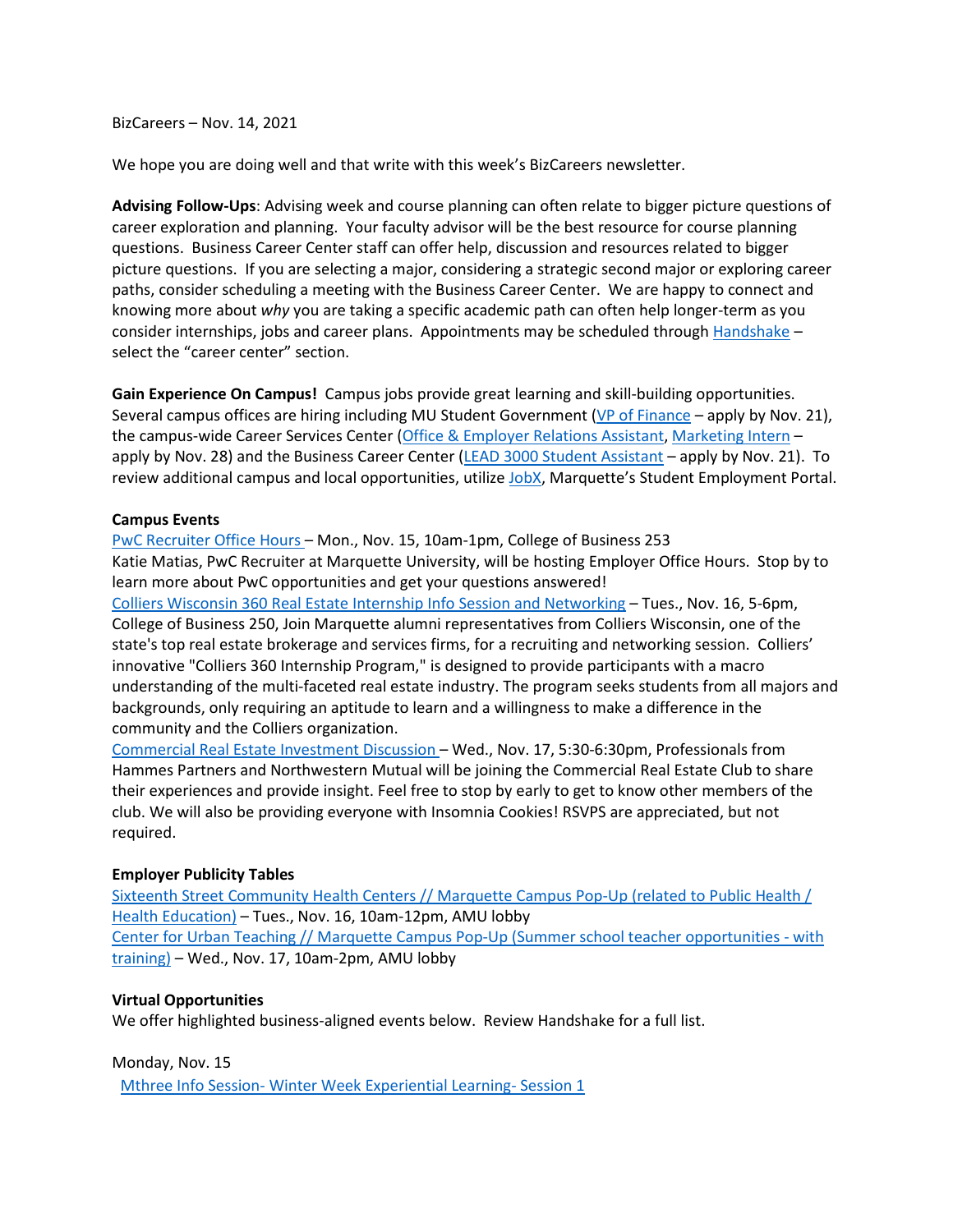Teach for America - [Equity Talks: Radical Creativity; Using Art and Media to Reshape Untold](https://marquette.joinhandshake.com/events/874344/share_preview)  **[Narratives](https://marquette.joinhandshake.com/events/874344/share_preview)** [AT&T B2B Sales Development Program -](https://marquette.joinhandshake.com/events/897769/share_preview) Just In Time Career Fair

# Tuesday, Nov. 16

[Disability Virtual Career Fair // Bender Consulting Services](https://marquette.joinhandshake.com/events/904070/share_preview) [City Year Jeopardy: An interactive Info Session](https://marquette.joinhandshake.com/events/903026/share_preview) [DHS is Hiring Veterans](https://marquette.joinhandshake.com/events/901735/share_preview) [Yelping From Home Tech Talk Series](https://marquette.joinhandshake.com/events/895148/share_preview) [Blackstone Firmwide Overview](https://marquette.joinhandshake.com/events/893033/share_preview) [L'Oreal USA Campus Insider Day](https://marquette.joinhandshake.com/events/891472/share_preview) [Venture for America: Pitching Yourself to Startups](https://marquette.joinhandshake.com/events/889936/share_preview) IGNITE Fellowship Virtual Information Session - [Learn more about Teach For America's Part-Time,](https://marquette.joinhandshake.com/events/883983/share_preview)  [Virtual Paid Opportunity this school year](https://marquette.joinhandshake.com/events/883983/share_preview) [Morgan Stanley Student Ambassador 'Pointers from Peers' Series](https://marquette.joinhandshake.com/events/876697/share_preview) - Leveraging your Network: Partner [Organization Members](https://marquette.joinhandshake.com/events/876697/share_preview)  [UBS Tomorrow's Talent Program \(Freshmen only\)](https://marquette.joinhandshake.com/events/818243/share_preview)

## Wednesday, Nov. 17

[Teach for America Sparking Social Change: AANHPI Representation in Leadership](https://marquette.joinhandshake.com/events/903529/share_preview)

[McDonald's Professional Development Series: Ask a Recruiter](https://marquette.joinhandshake.com/events/903083/share_preview)

Teach for America - [The Need for Black Men and Vulnerability in Education](https://marquette.joinhandshake.com/events/897826/share_preview)

[Equitable Advisors Secaucus, NJ Branch Virtual Career Seminar Hosted by Justin](https://marquette.joinhandshake.com/events/897392/share_preview) 

**[Carlson](https://marquette.joinhandshake.com/events/897392/share_preview)** 

[Intern with Material: Session 2](https://marquette.joinhandshake.com/events/891956/share_preview)

[\(CFPB\) Research Assistant Fellowship Program Info session Nov 17th](https://marquette.joinhandshake.com/events/891336/share_preview)

[Aflac: Tips for Success in the Sales Industry](https://marquette.joinhandshake.com/events/889351/share_preview)

[Trane Technologies: Virtual Career Advisor Office Hours](https://marquette.joinhandshake.com/events/888492/share_preview)

Carahsoft Technology Corp. - [The Many Sides of Marketing](https://marquette.joinhandshake.com/events/886472/share_preview)

[UP Education Network Virtual Career Fair](https://marquette.joinhandshake.com/events/866690/share_preview)

[Q&A with TD SYNNEX's CFO!](https://marquette.joinhandshake.com/events/850789/share_preview)

[Mayo Clinic Careers Webinar](https://marquette.joinhandshake.com/events/688775/share_preview)

Thursday, Nov. 18

Otis Elevator - Finance Rising Leaders Panel - [Internships and Full Time Rotational](https://marquette.joinhandshake.com/events/902445/share_preview)  [Program](https://marquette.joinhandshake.com/events/902445/share_preview)

Wolfe Research - [Wall Street Goes Green: The Intersection of Finance & Sustainability](https://marquette.joinhandshake.com/events/901581/share_preview)  [Experience ORISE Virtual Career Fair: Featuring Internships and Fellowships with the](https://marquette.joinhandshake.com/events/898661/share_preview)  [DoD](https://marquette.joinhandshake.com/events/898661/share_preview)

[Teach For America: Advocacy In Action](https://marquette.joinhandshake.com/events/897996/share_preview)

[HCL National Internship and Full-Time Career Fair](https://marquette.joinhandshake.com/events/897240/share_preview)

[Questions, We've Got Answers: the NSA Security Process](https://marquette.joinhandshake.com/events/896328/share_preview)

[Insight Global's College-to-Career Series -](https://marquette.joinhandshake.com/events/888161/share_preview) Session 3: Perfecting Your Pitch

[The Consumer Financial Protection Bureau \(CFPB\) Director's Financial Analyst program](https://marquette.joinhandshake.com/events/864006/share_preview)

[Develop with Deutsche Bank](https://marquette.joinhandshake.com/events/862788/share_preview)